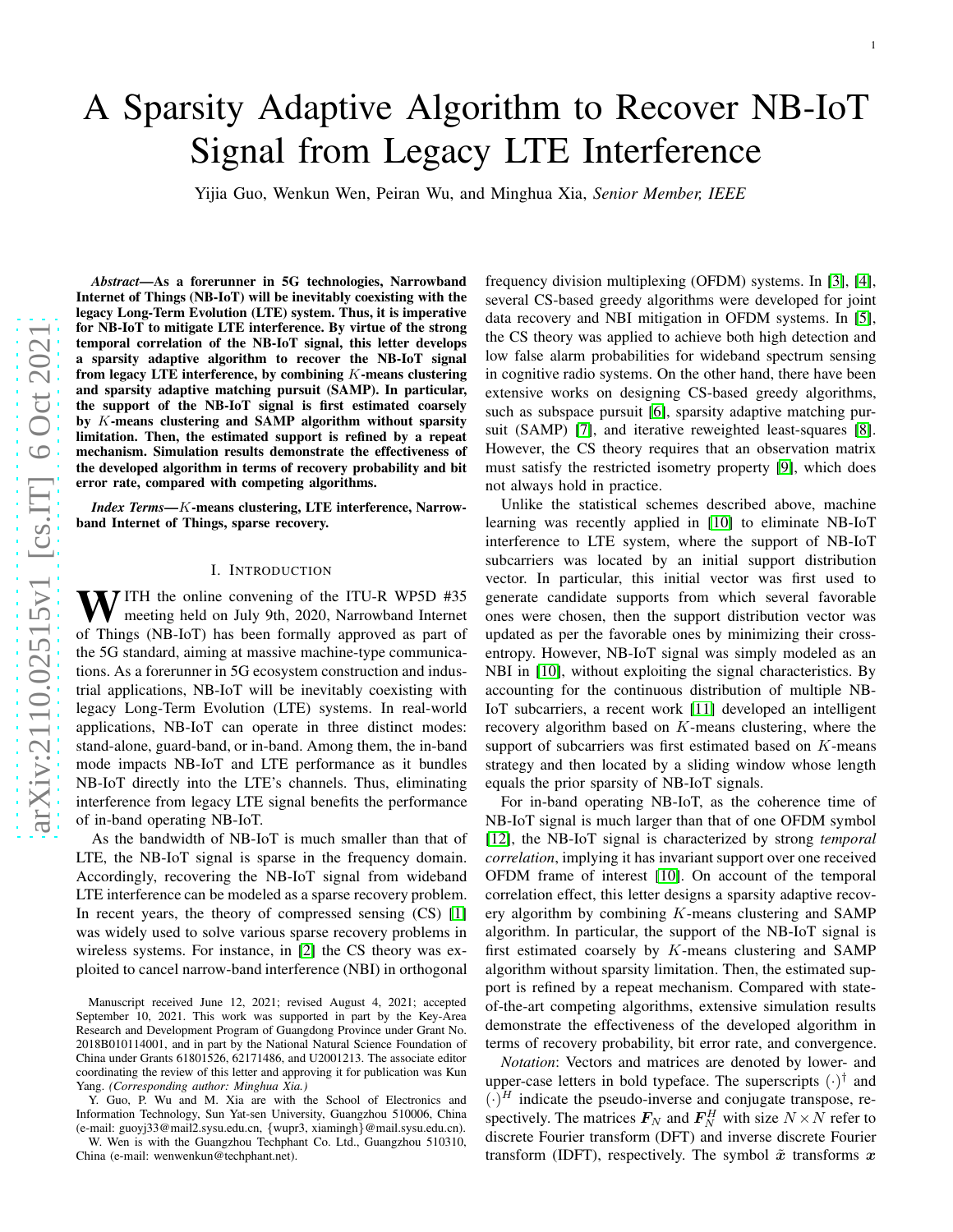in time domain into frequency domain. The norms  $\left\| \cdot \right\|_0$  and  $\left\|\cdot\right\|_2$  stand for the  $\ell_0$ - and  $\ell_2$ -norm, respectively. The operator Card  $(S)$  gives the cardinality of set S and  $W<sub>S</sub>$  indicates the submatrix of  $W$ , whose columns are indexed by set  $S$ .

## II. SYSTEM MODEL

As shown in Fig. [1,](#page-1-0) the base station (BS) multiplexes the NB-IoT and LTE traffic onto the same frequency spectrum. To be specific, the NB-IoT occupies one physical resource block (PRB) in the LTE system bandwidth while the LTE occupies the other PRBs. Obviously, the mutual interference between NB-IoT and LTE signals is inevitable.

<span id="page-1-0"></span>

Fig. 1: The time-frequency frame structure of in-band NB-IoT (PUSCH: physical uplink shared channel; PUCCH: physical uplink control channel; RS: reference signal; NPUSCH: narrowband physical uplink shared channel; DMRS: demodulation reference signal).

Figure [2](#page-1-1) depicts the frame structure of LTE. It is clear that the zero-padding (ZP) is the guard interval between two consecutive OFDM blocks, so as to eliminate the intersymbol interference (ISI). As a result, each OFDM symbol is composed of an OFDM block consisting of N subcarriers and a length- $v$  zero sequence.

<span id="page-1-1"></span>

Fig. 2: The ZP-OFDM frame structure of LTE.

Suppose the channel between an LTE user equipment (UE) and its associated BS has a channel impulse response (CIR)  $h \triangleq [h(0), h(1), \cdots, h(L)]$  where L is the length of CIR, then, the received LTE signal at the BS can be formulated as

<span id="page-1-3"></span>
$$
y_{\text{LTE}} = H_{\text{LTE}} T_{\text{ZP}} \tilde{x}_{\text{LTE}}, \tag{1}
$$

where  $\tilde{x}_{\text{LTE}}$  denotes the transmitted LTE signal in the frequency domain;  $T_{\text{ZP}} \triangleq \begin{bmatrix} F_N & 0_{N \times v} \end{bmatrix}^H$  indicates the zeropadding process;  $H_{\text{LTE}}$  is modeled as a  $P \times P$  lower triangular Toeplitz matrix whose first column is  $\begin{bmatrix} h & 0_{1 \times (P-L-1)} \end{bmatrix}^H$ , where  $P \triangleq N + v$ . In view of all-zero submatrix  $\mathbf{0}_{v \times N}$  in  $T_{\rm ZP}$ ,  $H_{\rm LTE}$  can be expressed as a circulant matrix, with first row being  $[h(0), 0_{1 \times (P-L-1)}, h(L), \cdots, h(1)].$ 

As specified in Release 13 of the 3GPP specification TS 36.211 [\[13\]](#page-4-12), a transport data block of NB-IoT is first generated through channel coding, modulation and resource mapping, and then transmitted over resource units (RUs). As illustrated in Fig. [3,](#page-1-2) there are four distinct RU formats in NPUSCH, with each occupying different subcarriers and slots. For instance, the RU format 1 occupies 12 subcarriers and 2 slots whereas format 4 occupies 1 subcarrier and 16 slots.

<span id="page-1-2"></span>

Fig. 3: The deployment of different RUs in NPUSCH.

Based on the aforementioned discussion, the received NB-IoT signal at the BS can be formulated as a sparse signal:

<span id="page-1-4"></span>
$$
\tilde{\mathbf{y}}_{\mathrm{NB}} = \left[ \tilde{y}_{\mathrm{NB}}(0), \tilde{y}_{\mathrm{NB}}(1), \cdots, \tilde{y}_{\mathrm{NB}}(P-1) \right]^H, \qquad (2)
$$

with

$$
\tilde{y}_{\text{NB}}(t) = \begin{cases} a_t, \ m \le t \le n; \\ 0, \text{ otherwise,} \end{cases}
$$
 (3)

where  $a_t \in \mathbb{C}$  is the signal amplitude at the  $t^{\text{th}}$  subcarrier, and  $m \geq 0$  and  $n \leq P-1$  are the indices of the first and last subcarriers of the NB-IoT signal, respectively.  $S \triangleq \{t | \tilde{y}_{NB}(t) \neq 0, t = 0, 1, \cdots, P-1 \}$  is the support of  $\tilde{y}_{NB}$ , namely, the index set of nonzero elements of  $\tilde{y}_{NB}$ . Also, it is evident that Card  $(S) = N_{\rm sc}$  with  $N_{\rm sc} \in \{1, 3, 6, 12\}$ , as configured in Fig. [3.](#page-1-2)

In light of [\(1\)](#page-1-3) and [\(2\)](#page-1-4), the received signal in time domain at the BS can be expressed as

$$
\boldsymbol{y} = \boldsymbol{y}_{\text{LTE}} + \boldsymbol{F}_{P}^{H} \tilde{\boldsymbol{y}}_{\text{NB}} + \boldsymbol{n}
$$
 (4)

<span id="page-1-5"></span>
$$
=H_{\text{LTE}}T_{\text{ZP}}\tilde{x}_{\text{LTE}}+F_P^H\tilde{y}_{\text{NB}}+n,\tag{5}
$$

where  $n$  denotes an additive white Gaussian noise (AWGN) with zero mean and covariance matrix  $\sigma^2 I$ . Moreover, the instantaneous received power of the NB-IoT signal and LTE signal can be explicitly computed as

$$
P_{\rm NB} = \frac{\mathbf{y}_{\rm NB}^H \mathbf{y}_{\rm NB}}{N_{\rm sc}}, \quad P_{\rm LTE} = \frac{\mathbf{y}_{\rm LTE}^H \mathbf{y}_{\rm LTE}}{N}, \tag{6}
$$

respectively. By definition, the received signal-to-noise ratio (SNR) is given by  $P_{NB}/\sigma^2$  while the received signal-tointerference ratio (SIR) is  $P_{NB}/P_{LTE}$ .

### III. ALGORITHM DEVELOPMENT

In this section, we first preprocess the received signal given by [\(5\)](#page-1-5) so as to eliminate the interference caused by the LTE signal. Then, a sparsity adaptive algorithm combining K-means clustering and SAMP algorithm is developed to efficiently recover NB-IoT signal.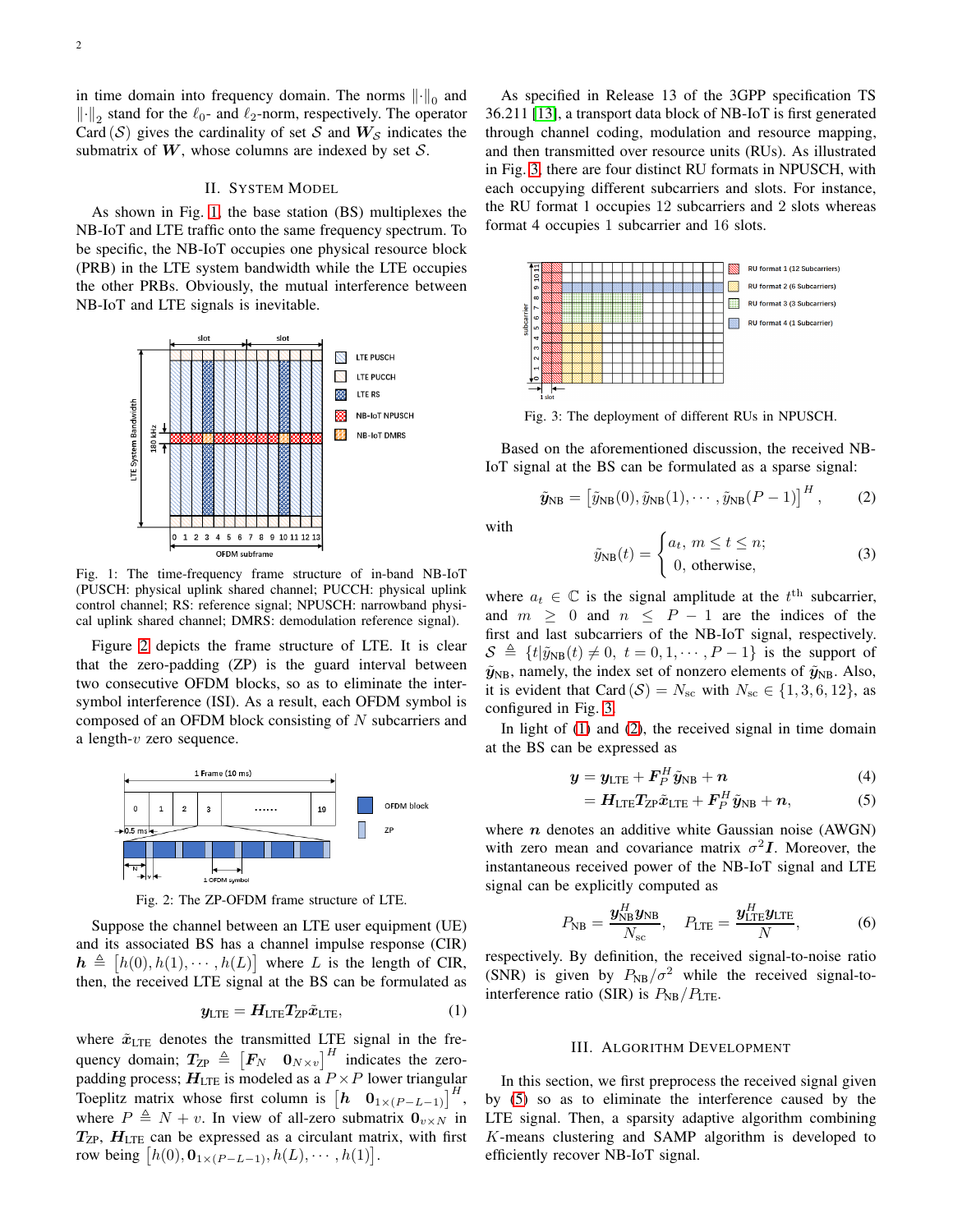## *A. Preprocessing the Received Signal*

As  $H<sub>LTE</sub>$  defined after [\(1\)](#page-1-3) is a circulant matrix, it can be diagonalized such that [\(5\)](#page-1-5) can be rewritten as

$$
\mathbf{y} = \mathbf{F}_P^H \mathbf{\Lambda}_{\text{LTE}} \mathbf{F}_P \mathbf{T}_{\text{ZP}} \tilde{\mathbf{x}}_{\text{LTE}} + \mathbf{F}_P^H \tilde{\mathbf{y}}_{\text{NB}} + \mathbf{n}, \tag{7}
$$

where  $\Lambda_{\text{LTE}}$  is a diagonal matrix. After performing DFT over [\(7\)](#page-2-0), we obtain the received signal in frequency domain:

<span id="page-2-1"></span>
$$
\tilde{\mathbf{y}} = \mathbf{\Lambda}_{\text{LTE}} \mathbf{F}_P \mathbf{T}_{\text{ZP}} \tilde{\mathbf{x}}_{\text{LTE}} + \tilde{\mathbf{y}}_{\text{NB}} + \tilde{\mathbf{n}}.
$$
 (8)

Now, we are in a position to mitigate the LTE signal in [\(8\)](#page-2-1). In light of  $\mathbf{F}_P$  being an orthogonal matrix and  $\Lambda$ <sub>LTE</sub> being a diagonal matrix, let  $G_1 \triangleq F_P^{\tilde{H}} \Lambda_{\text{LTE}}^{-1}$ , then, multiplying  $\tilde{y}$  by  $G_1$  gives

$$
\boldsymbol{y}_1 = T_{\text{ZP}} \tilde{\boldsymbol{x}}_{\text{LTE}} + \boldsymbol{G}_1 \tilde{\boldsymbol{y}}_{\text{NB}} + \boldsymbol{G}_1 \tilde{\boldsymbol{n}}. \tag{9}
$$

Next, by recalling the special structure of the ZP-OFDM system illustrated in Fig. [2,](#page-1-1) we can fully eliminate the LTE signal by using the zero-padding appended at the end of each OFDM block. To be specific, let  $G_2 \triangleq [0_{v \times N} \quad I_v]$ , then, multiplying  $y_1$  by  $G_2$  yields

$$
\mathbf{y}_2 = \mathbf{G}_2 \mathbf{G}_1 \tilde{\mathbf{y}}_{\text{NB}} + \mathbf{G}_2 \mathbf{G}_1 \tilde{\mathbf{n}} = \mathbf{W} \tilde{\mathbf{y}}_{\text{NB}} + \mathbf{W} \tilde{\mathbf{n}}, \qquad (10)
$$

where  $W \triangleq G_2 G_1 \in \mathbb{C}^{v \times P}$  is known as an observation matrix. Thus, our remaining task is to recover the sparse signal  $\tilde{y}_{\text{NB}}$  from the postprocessed  $y_2$ .

As shown in Fig. [3,](#page-1-2) when NB-IoT operates in the inband mode, the NB-IoT signal in frequency domain occupies several consecutive subcarriers. More accurately, the number of subcarriers is allowed to be 1, 3, 6 or 12, i.e.,  $N_{\rm sc} \in$  $\{1, 3, 6, 12\}$ . This feature implies that  $y_2$  shown in [\(10\)](#page-2-2) is a linear combination of several consecutive column vectors of W. In other words, the correlation coefficients of  $y_2$  and each column vector of  $W$  will show one or more spikes, which can be located by the  $K$ -means clustering.

Applying the least squares (LS) principle to [\(10\)](#page-2-2), the optimization problem can be formulated as

$$
\mathcal{P}1:\tilde{\boldsymbol{y}}_{\text{NB}}^{*}=\argmin_{\tilde{\boldsymbol{y}}_{\text{NB}}}||\boldsymbol{y}_{2}-\boldsymbol{W}\tilde{\boldsymbol{y}}_{\text{NB}}||_{2}, \qquad (11)
$$

s.t. 
$$
\|\tilde{\mathbf{y}}_{NB}\|_{0} \in \{1, 3, 6, 12\},
$$
 (12)

where the objective function is indeed the  $\ell_2$ -norm of the residue error, that is,  $r \triangleq ||y_2 - W\tilde{y}_{NB}||_2$ .

## *B. Coarse Estimation of the Support*

In principle, finding the support of  $\tilde{y}_{NB}$  amounts to choosing a set of consecutive column vectors of  $W$  such that their linear combination minimizes the residue error in [\(11\)](#page-2-3). To this end, the correlation coefficient of  $y_2$  and each column of W is computed as

<span id="page-2-7"></span>
$$
\gamma(i) = \frac{|\mathbf{y}_2^H \mathbf{W}(:,i)|}{\|\mathbf{W}(:,i)\|_2}, \ \forall i = 1, \cdots, P. \tag{13}
$$

On account of the continuous distribution of the support of  $\tilde{y}_{NB}$  (cf. Fig. [3\)](#page-1-2), we employ the K-means clustering algorithm to classify these coefficients by Euclidean distance [\[14\]](#page-4-13). Suppose that we obtain Q clusters, say,  $\{C_q\}_{q=1}^Q$ , where

 $\mathcal{C}_q$  contains correlation coefficients in the  $q^{\text{th}}$  cluster, then, the optimal cluster is determined by

<span id="page-2-9"></span>
$$
C_{\text{opt}} = \arg \max \left\{ \frac{\sum \gamma(i)}{\text{Card}(\mathcal{C}_q)} \right\}_{q=1}^Q, \ \forall \gamma(i) \in \mathcal{C}_q, \qquad (14)
$$

<span id="page-2-0"></span>where  $C_{opt}$  is the cluster with the largest mean value of the correlation coefficients. As a result, the optimal column index set is given by

<span id="page-2-6"></span><span id="page-2-5"></span><span id="page-2-4"></span>
$$
S_{\text{opt}} = \{ i \mid \gamma(i) \in C_{\text{opt}} \}.
$$
 (15)

Now, since  $y_2$  is more likely a linear combination of column vectors whose column indices belong to  $S_{\text{opt}}$ , the optimization problem P1 can be further simplified as

$$
\mathcal{P}2:\tilde{\boldsymbol{y}}_{\text{NB}}^{*}=\argmin_{\tilde{\boldsymbol{y}}_{\text{NB}}}\left\|\boldsymbol{y}_{2}-\boldsymbol{W}_{\mathcal{S}_{\text{opt}}}(\tilde{\boldsymbol{y}}_{\text{NB}})_{\mathcal{S}_{\text{opt}}}\right\|_{2},\qquad(16)
$$

s.t. 
$$
\left\|(\tilde{\mathbf{y}}_{\text{NB}})_{\mathcal{S}_{\text{opt}}}\right\|_{0} \in \{1, 3, 6, 12\}.
$$
 (17)

<span id="page-2-2"></span>To deal with P2, we define a count vector  $f_{P \times 1}$  initialized as a null vector, then, the SAMP algorithm is used to solve the minimization problem in [\(16\)](#page-2-4) without considering the sparsity constraint in [\(17\)](#page-2-5). With the estimated support denoted  $\mathcal{I}$ , the count vector  $f$  is updated as per

<span id="page-2-8"></span>
$$
\boldsymbol{f}(j) \leftarrow \boldsymbol{f}(j) + 1, \ \forall j \in \mathcal{I}.\tag{18}
$$

It is noteworthy that, in practice, the column vectors chosen by  $S_{opt}$  shown in [\(15\)](#page-2-6) may be linearly dependent. If so, this dependence would degrade the recovery probability. To deal with this situation, we randomly disturb the columns of  $W$ to form a new observation matrix  $W'$  and corresponding measurement vector  $y_2'$ . According to [\(13\)](#page-2-7)-[\(15\)](#page-2-6), a new optimal column index set  $\mathcal{S}_{\text{opt}}'$  is generated and  $\bm{W}_{\mathcal{S}_{\text{opt}}}$  in  $\mathcal{P}2$  is replaced by  $W_{\mathcal{S}'_{opt}}$ . Then, the SAMP algorithm is repeatedly used to solve the problem in [\(16\)](#page-2-4) again. The estimated support is denoted  $\mathcal{I}'$ , and the count vector  $f$  proceeds with updating by  $\mathcal{I}'$  according to [\(18\)](#page-2-8). The aforementioned operations are repeated  $R_{\text{max}}$  times to obtain the final count vector  $f$ , which is next used to refine the estimate of the support.

## <span id="page-2-3"></span>*C. Refined Estimation of the Support*

To minimize the  $\ell_2$ -norm of the residue error in [\(16\)](#page-2-4), the estimated support  $\mathcal I$  by the SAMP at each repetition described above does not satisfy the constraint in [\(17\)](#page-2-5). Now, we exploit the final count vector  $f$  to refine the estimate of the support. It is not hard to understand that, after  $R_{\text{max}}$  repetitions, the final  $f$  contains the distribution information of the real support of NB-IoT signal. Since NB-IoT occupies several continuous subcarriers in the LTE spectrum, finding the real support of the NB-IoT signal is equivalent to finding an index range in f where an spike occurs.

The procedure to recover the support of NB-IoT signal from the final count vector  $f$  is as follows. First, we define a difference vector  $d \in \mathbb{R}^{P \times 1}$  with entries given by

<span id="page-2-10"></span>
$$
d(l) = \begin{cases} f(l) - f(l+1), & \text{if } 1 \le l < P; \\ f(P) - f(1), & \text{if } l = P. \end{cases}
$$
 (19)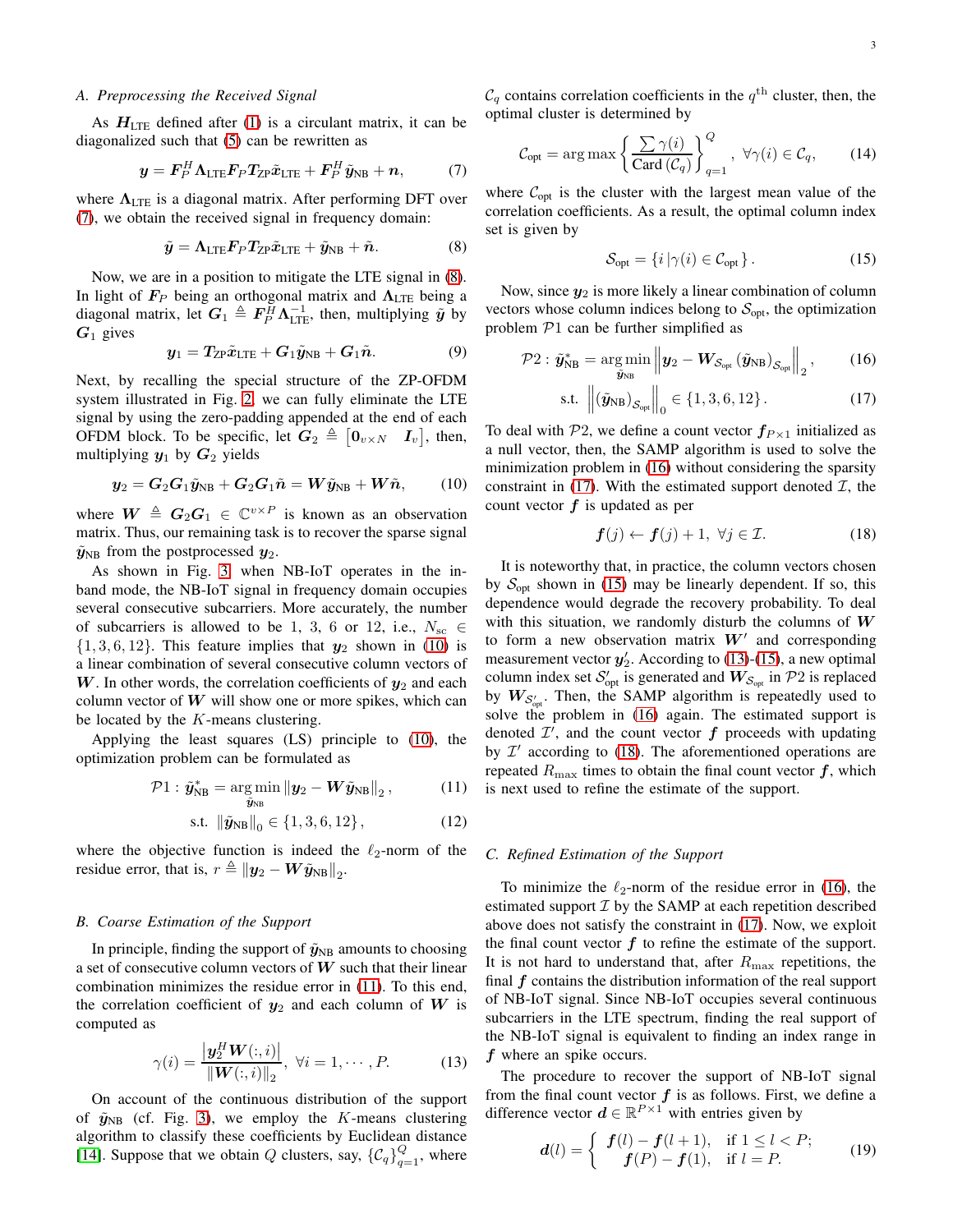Then, given the indices of the minimum and maximum values in the difference vector  $d$ , denoted  $p_1$  and  $p_2$ , respectively, determined by

$$
p_1 = \arg \min_{l=1,\dots,P} \{d(l)\}, \quad p_2 = \arg \max_{l=1,\dots,P} \{d(l)\}, \quad (20)
$$

the starting point and endpoint of the spike are located. Next, with  $p_1$  and  $p_2$ , a sample set X can be generated as per

<span id="page-3-3"></span>
$$
\mathcal{X} = \left\{ \begin{array}{ll} \{f(p_1+1), \cdots, f(p_2)\}, & \text{if } 1 \leq p_1 < P; \\ \{f(1), \cdots, f(p_2)\}, & \text{if } p_1 = P. \end{array} \right. \tag{21}
$$

If  $\text{var}(\mathcal{X}) < \epsilon$ , then it implies that the elements of f between indices  $p_1$  and  $p_2$  shape one spike. Further, if Card (X) ∈  $\{1, 3, 6, 12\}$ , the estimated optimal support is finally given by

<span id="page-3-4"></span>
$$
\mathcal{Z}^* = \begin{cases} (p_1 + 1 : p_2), & \text{if } 1 \le p_1 < P; \\ (1 : p_2), & \text{if } p_1 = P. \end{cases} \tag{22}
$$

Otherwise, repeat the aforementioned operations until  $var(\mathcal{X}) < \epsilon$  and Card  $(\mathcal{X}) \in \{1, 3, 6, 12\}$ . Simulation results to be discussed at the end of the next section demonstrate that the algorithm converges after 30 repetitions.

With the optimal support estimated, the transmitted NB-IoT signal can be recovered by using the LS principle. Specifically, let  $y_{LS} \triangleq W_{\mathcal{Z}^*}^{\dagger} y_2$ , then  $\tilde{y}_{NB}^*$  can be expressed as

<span id="page-3-5"></span>
$$
\tilde{\mathbf{y}}_{\text{NB}}^{*}(t) = \begin{cases} \mathbf{y}_{\text{LS}}\left(t - \mathcal{Z}^{*}(1) + 1\right), & \text{if } t \in \mathcal{Z}^{*}; \\ 0, & \text{otherwise.} \end{cases} \tag{23}
$$

To sum up, the developed algorithm to recover the NB-IoT signal from LTE interference is formalized in Algorithm [1.](#page-3-0)

#### IV. SIMULATION RESULTS AND DISCUSSIONS

In this section, we present and discuss the computational complexity and simulation results pertaining to the developed algorithm. In the simulation experiments, to generate the NB-IoT signal, the information bits are encoded by Turbo code with code rate  $1/3$  and the coded bits are modulated with quadrature phase shift keying (QPSK) constellation. As for the LTE signal, the OFDM block length is set to  $N = 600$ with ZP length  $v = 144$ . The length of CIR is  $L = 50$ . In the signal recovery algorithm, the maximum iteration number is set to  $I_{\text{max}} = 30$  with each the maximum repetition number  $R_{\text{max}} = 50$ , and the number of clusters generated by K-means clustering is  $Q = 30$ . The number of NB-IoT subcarriers is specified as  $\{1, 3, 6, 12\}$ , which coincides with the real configuration shown in Fig. [3.](#page-1-2)

### *A. Computational Complexity Analysis*

Table [I](#page-3-1) compares the computational complexity of the proposed algorithm with three benchmark ones developed in [\[7\]](#page-4-6), [\[10\]](#page-4-9), [\[11\]](#page-4-10). It is observed that the proposed algorithm has lower complexity than the classic SAMP [\[7\]](#page-4-6), as the latter locates directly the support of NB-IoT subcarriers without any pre-estimate. The computational complexity of our algorithm and that in [\[11\]](#page-4-10) (denoted 'CWS' for short) is independent of the number of NB-IoT subcarriers (i.e.,  $K$ ), whereas that in [\[10\]](#page-4-9) (denoted 'SCEM' for short) increases quadratically with  $K$ . The proposed algorithm has a bit higher complexity than that in [\[11\]](#page-4-10) because the latter assumes the prior sparsity of NB-IoT signal, which is however unknown in practice.

## <span id="page-3-0"></span>Algorithm 1 Recovering NB-IoT Signal for LTE Interference

**Input:** The measurement vector  $y_2^{(1)} = y_2$ , the observation matrix  $W^{(1)} \triangleq W$ , the maximum iteration number  $I_{\text{max}}$ , the maximum repetition number  $R_{\text{max}}$ , the variance threshold  $\epsilon$ , and the received signal  $\tilde{y}$ ;

<span id="page-3-2"></span>**Output:** The estimated support  $\mathcal{Z}^*$  and NB-IoT signal  $\tilde{\mathbf{y}}_{\text{NB}}^*$ ;

- 1: Initialization:  $f = 0_{P \times 1}$ ,  $t = 1$ ,  $\mathcal{A}^{(1)} = \emptyset$ ;
- 2: while  $t \leq I_{\text{max}}$  do<br>3: for  $k = 1 : R_{\text{max}}$
- for  $k = 1$  :  $R_{\rm max}$  do
- 4: for  $i = 1 : P$  do
- 5: Calculate  $\gamma(i)$  according to [\(13\)](#page-2-7);
- 6: Add  $\gamma(i)$  to the end of  $\mathcal{A}^{(k)}$ ;
- 7: end for
- 8: Apply the K-means clustering algorithm to  $A^{(k)}$ ;
- 9: Compute  $C_{opt}$  and  $S_{opt}$  as per [\(14\)](#page-2-9) and [\(15\)](#page-2-6), resp.;
- 10: Recover  $\mathcal I$  by solving [\(16\)](#page-2-4) with SAMP algorithm;
- 11: Update the count vector  $f$  according to [\(18\)](#page-2-8);

12: Update the columns in 
$$
W^{(k)}
$$
 to form  $W^{(k+1)}$ ;

$$
\boldsymbol{y}^{(k+1)}_{2,\ldots,1}\hspace{-0.1cm}=\boldsymbol{W}^{(k+1)}\tilde{\boldsymbol{y}};
$$

- $(k+1) = \emptyset;$
- 15: end for

 $13:$ 

 $14:$ 

- 16: Compute the difference vector  $d$  according to [\(19\)](#page-2-10);
- 17: Find  $p_1$  and  $p_2$  as per [\(20\)](#page-3-2), and generate sample set X by [\(21\)](#page-3-3);
- 18: **if** Card  $(\mathcal{X}) \in \{1, 3, 6, 12\}$  and  $\text{var}(\mathcal{X}) \leq \epsilon$  **then**
- 19: Estimate the support  $\overline{\mathcal{Z}}^*$  according to [\(22\)](#page-3-4);
- 20: break;

21: end if

22:  $f = 0_{P \times 1}$ ;

- 23:  $t = t + 1;$
- 24: end while
- <span id="page-3-1"></span>25: Compute  $\tilde{\mathbf{y}}_{NB}^{*}$  according to [\(23\)](#page-3-5);

TABLE I: Comparison of Algorithm Complexity

| Algorithm        | Computational Complexity                       |
|------------------|------------------------------------------------|
| <b>SAMP</b> [7]  | $\mathcal{O}(R_{\max}v^2P^2)$                  |
| <b>SCEM [10]</b> | $\mathcal{O}(I_{\max}R_{\max}(N_c vK^2+N_fP))$ |
| <b>CWS</b> [11]  | $\mathcal{O}(R_{\max}P^2)$                     |
| Proposed         | $\mathcal{O}(I_{\max}R_{\max}P^2)$             |

### *B. Simulation Results and Discussions*

Figure [4](#page-4-14) shows the recovery probability versus the number of NB-IoT subcarriers. In the pertaining simulation setup, the SNR is fixed to 23 dB while the SIR is 20 dB, which means that the system is interference dominated. It is seen from Fig. [4](#page-4-14) that the recovery probability decreases with the number of NB-IoT subcarriers, as more subcarriers suffer higher interference. With sparsity known, the developed algorithm outperforms the SCEM and CWS algorithm and approaches the performance in the ideal case. On the other hand, in the case of unknown sparsity, the developed algorithm performs much better than the SCEM and SAMP algorithm.

Figure [5](#page-4-15) illustrates the bit error rate (BER) versus the SNR of the NB-IoT signal with *known sparsity*, where the SIR is fixed to 15 dB and  $N_{\rm sc} = 6$  in the left panel (or  $N_{\rm sc} = 12$ in the right panel). It is seen that the BER decreases with SNR but increases with the number of NB-IoT subcarriers, as expected. In the case of  $N_{\rm sc} = 6$ , given the target BER being 10<sup>−</sup><sup>3</sup> , the left panel of Fig. [5](#page-4-15) shows that the required SNR corresponding to the ideal case is about 12 dB and the SNR required by the proposed algorithm is about 13 dB, which outperforms the CWS algorithm by 3.5 dB and the SCEM